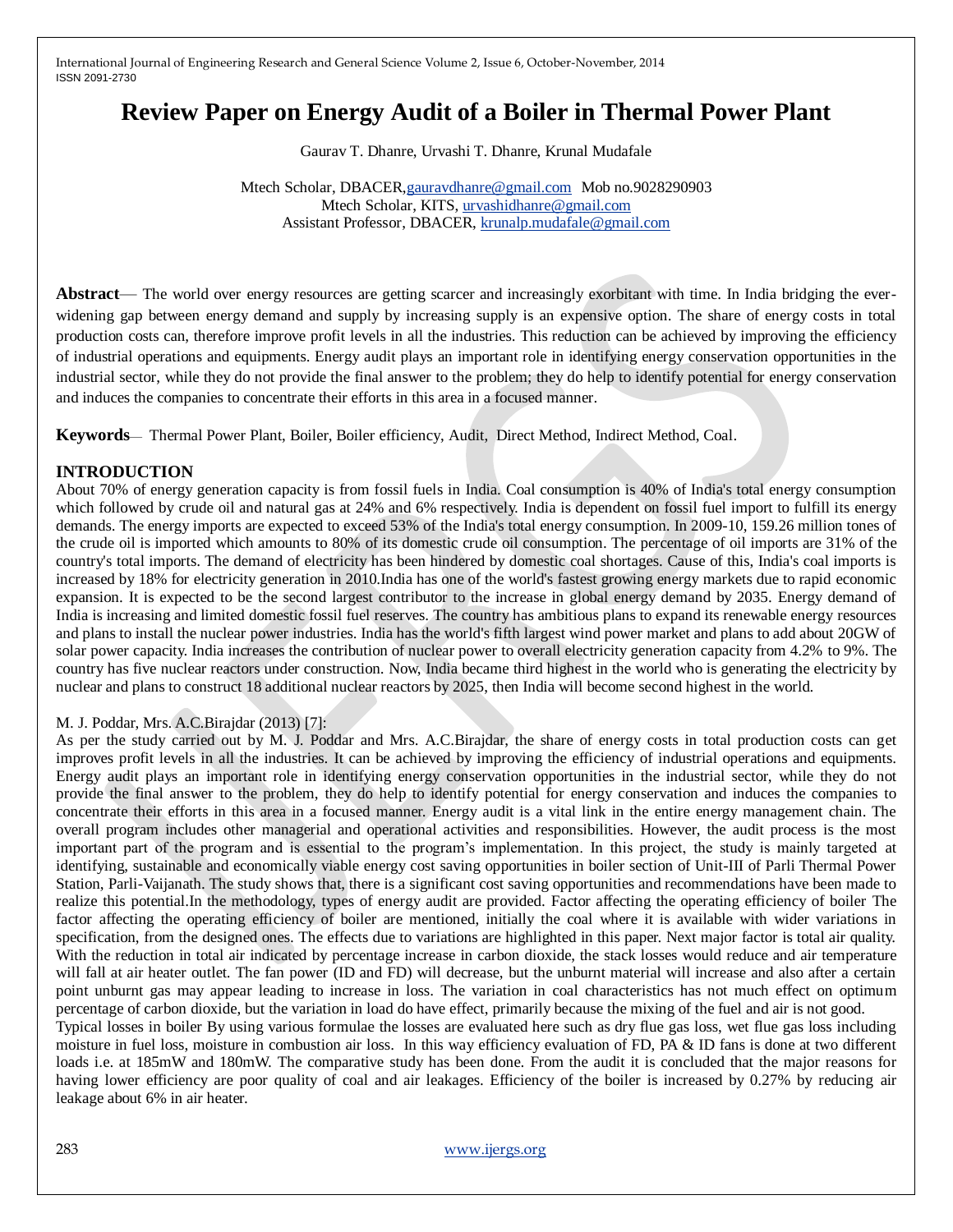Moni Kuntal Bora & S. Nakkeeran(2014) [10]:

As per the study carried out by Moni Kuntal Bora & S. Nakkeeran, coal fired Boiler is one of the most important components for any Thermal Power Plant. The prominent Performance parameter of a boiler is "Boiler Efficiency". Boiler Efficiency affects the overall performance of the electricity generation process and as well as plant economy. Boiler efficiency is affected by many factors. It reduces with time, due to various heat losses such as loss due to unburnt carbon in waste, loss due to dry flue gas, loss due to moisture in fuel, loss due to radiation, loss due to blow down, and loss due to burning hydrogen, etc.. Boiler efficiency tests help us to calculate deviations of boiler efficiency from the design value and identify areas for improvement. The current paper puts forward an effective methodology for the efficiency estimation of a coal fired boiler, comparison with its design value and enlists some of the factors that affect the performance of a boiler. This study will help to increase overall boiler efficiency and as a result, annual monetary savings of the thermal power plant.

Basically Boiler efficiency can be tested by the following methods:

A. Direct Method or Input Output Method.

B. Indirect Method or Heat Loss Method.

# A. Direct Method or Input Output Method:

Direct method compares the energy gain of the working fluid (water and steam) to the energy content of the fuel. This is also known as , input-output method" due to the fact that it needs only the useful output (steam) and the heat input (i.e. fuel) for evaluating the efficiency.

boiler efficiency,  $I = \frac{\text{heat output}}{\text{heat input}}$  x100%

Where,

 $\Pi$  = boiler efficiency in %.

SFR= steam flow rate in kg/hr.

 $SE$ = steam enthalpy in  $kCal/kg$ .

FEW= feed water enthalpy in kCal/kg.

FFR= fuel firing rate in kg/hr.

GVC= gross calorific value of coal in kCal/kg.

# B. Indirect Method or Heat Loss Method:

In the heat loss method the efficiency is the difference between the losses and the energy input. In indirect method the efficiency can be measured easily by measuring all the losses occurring in the boilers using the principles to be described. The weaknesses of the direct method can be overwhelmed by this method, which calculates the various heat losses associated with boiler. The efficiency can be arrived at, by subtracting the heat loss percentages from 100. An important advantage of this method is that the errors in measurement do not make significant change in efficiency. The indirect method does not account for Standby losses, Blow down loss, energy loss in Soot blowing, and energy loss running the auxiliary equipment such as burners, fans, and pumps. Valid losses incorporate with to coal fired boiler:

1. Heat loss due to dry flue gas as sensible heat (L1).

2. Heat loss due to moisture in the coal (L2).

3. Heat loss due to moisture from burning of hydrogen in coal (L3).

4. Heat loss due to moisture in air (L4).

5. Heat loss due to formation of carbon Monoxide- partial combustion (L5).

6. Unburnt losses in fly ash as carbon (L6).

284 [www.ijergs.org](http://www.ijergs.org/)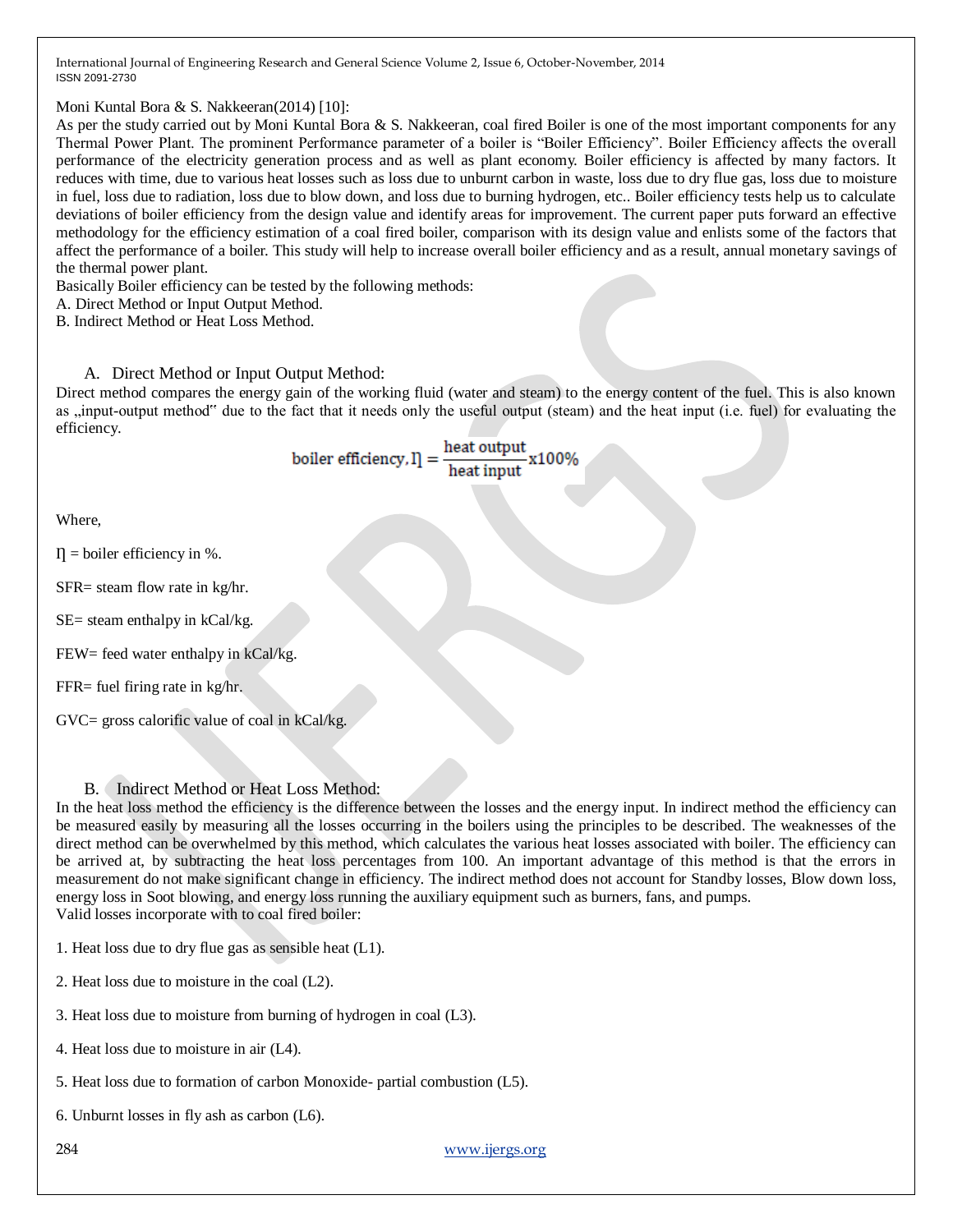7. Unburnt losses in bottom ash as carbon (L7).

8. Loss due to surface radiation and convection (L8).

# Total loss in  $\% = \sum_{i=1}^{8} L_i$

Boiler efficiency by indirect method:

# Boiler efficiency,  $I = 100$ - (Total loss in %)

Maintenance of boilers:

Effective maintenance can also highlight potential problems quickly and enable corrective action to be taken before there is a major impact on performance. This will improve performance of boilers. Perform regular servicing, analyze flue gas, soot removal, minimize limescale build-up, produce

a maintenance plan, manual and logbook, boiler replacement, these are some ways for the good maintenance of boiler. The feasibility study should examine all implications of long-term fuel availability and business growth plans. All financial and engineering factors should be considered. Since boiler plants traditionally have a useful life of well over 25 years, replacement must be carefully studied.

This paper is convergent on the diverse aspects of the operation of Boiler efficiently. Efficient operation of boiler is likely to play a very big role in following years to come. Industries all over the world are going through increased and powerful competition and increased automation of plants. The suspension cost of such system is expected to be very high. To get away with this challenge, it is clearer by this paper. We have to use the advanced technology and management skills in all spheres of activities to perform its effective role in the turnover of the company.

Mr. Nilesh R. Kumbhar & Mr.Rahul R. Joshi(2013) [9]:

As per the study carried out by Mr. Nilesh R. Kumbhar & Mr.Rahul R. Joshi, growing concerns arise about energy consumption and its adverse environmental impact in recent years in India, which cause manufactures to establish energy management groups. The energy auditing is the key to successful running of an industry with saving energy  $\&$  contributing toward preserving national recourses of energy. "Managing energy is not a just technical Challenge but one of how to best implement those technical Challenges within economic limits, and with a minimum of disruptions. In this paper importance of energy auditing and process of energy audit is discussed. Energy auditing is an official method of finding out the ECO's. Ii is the official survey / study of the energy consumption / processing / supply aspects related with of industry or organization. Purpose of energy auditing is to recommend steps to be taken by Management for improving the energy efficiency, reduce energy cost and saving the money on the energy bills. Methods of energy auditing:

Energy audits can be carried outs in different ways. Depending on time span invested auditing can be classified in as:

i) Walk Through Audit

ii) Intermediate Audit

iii) Detailed / Comprehensive Audit

# Basic components of every auditing:

The Energy Audit Process starts by collecting information about facilities Operation and its past record of utility bills. This data is then analysed to get Picture of how the Facility uses and possibly wastes energy, as well as to help the auditor learn that areas to examine to reduce energy cost. Specific changes called Energy Conversion Opportunities (ECO) are identified and evaluated to determine their benefits and their cost effectiveness. These ECOs are accessed in terms of their costs & benefits and economic comparison is made to rank various ECOs. Finally an action plan is created whether certain ECOs are selected for implementation and the actual process of energy saving  $\&$  saving money begins

Auditor's tool box: To obtain the best information from a successful energy cost control program the auditor must make some measurement during audit visit.

Preparation for audit visit: Some preliminary work must be done before the auditor makes actual energy audit.

285 [www.ijergs.org](http://www.ijergs.org/)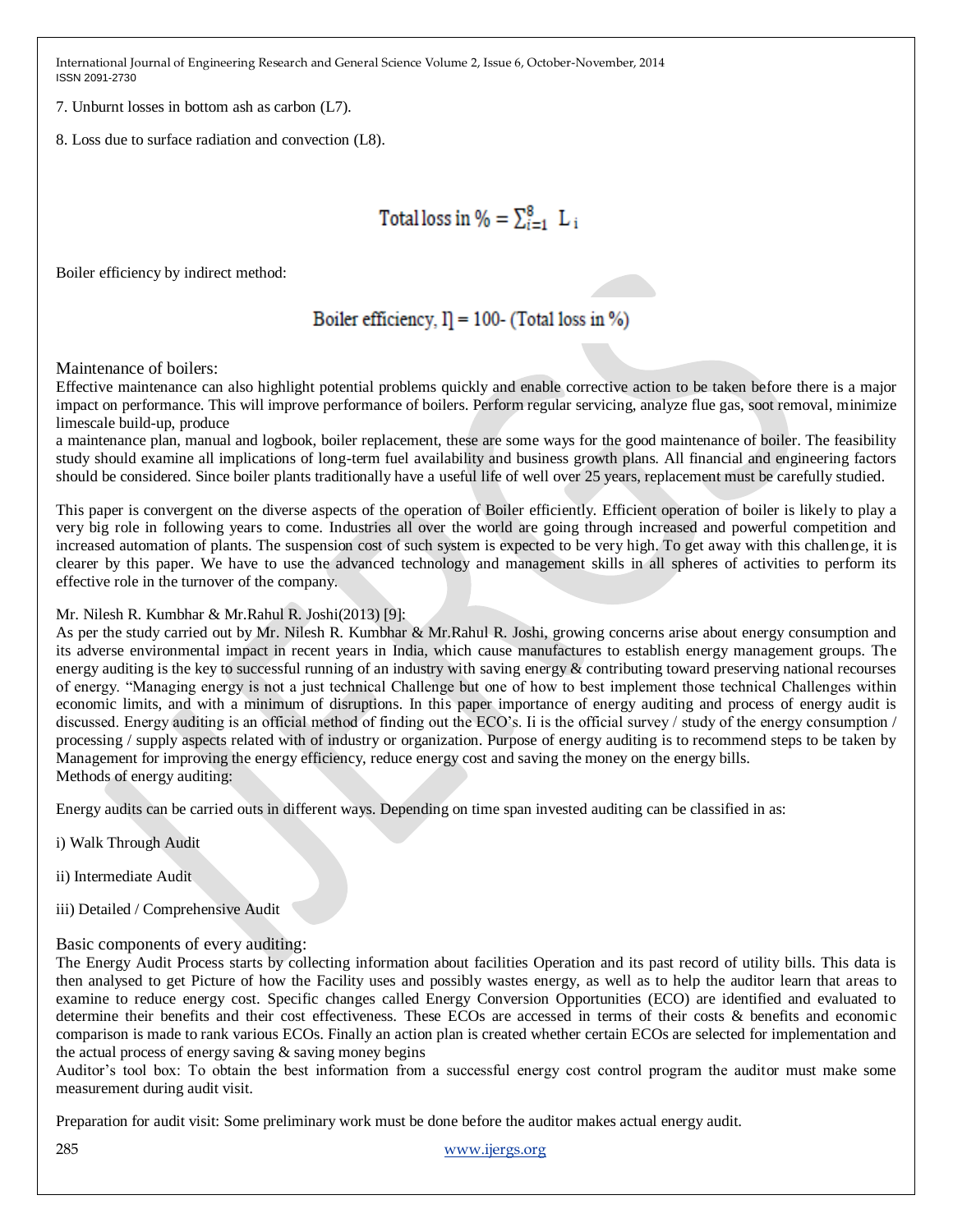Conducting the audit: Once the information on energy bills, faculty equipments and facility operations has been obtained, the audit equipment can be gathered up and actual visit is to be started. Following are some important steps in audit Introductory meeting audit team should meet facility manager & maintenance manager to brief about purpose of audit Audit interview getting correct information on facility equipment and operation is important, if the audit is going to most successful in identifying ways to save money on energy bills. Auditor must interview with floor supervisor and equipment operator to understand building and process problems. Walk through audit a walk through tour of facility or plant should be arranged by facility/ plant manager and should be arranged to the auditor or audit team can see major operational and equipment features of facility. Post audit analysis after visit data collected should be examined , organized and reviewed for completeness ant thing missing data items should be obtained from facility of re-visit.

Energy audit report: Next step in energy auditing process is to prepare a report which details the final result and recommendation.

Energy action Plan: The last step in audit process is to recommend an action plan for facility. Energy audit is an effective tool in identifying and perusing a comprehensive energy management program. A care full audit of any type will give the industry a plan with which it can effectively manage the industrial energy system at minimum energy cost. This approach could be useful for an industry in combating essential energy cost and also raps several other benefits like improved production, better quality, higher profit and most important satisfaction of heading towards contributing in world energy saving.

#### Raviprakash Kurkiya, Sharad Chaudhary(2012) [8]:

As per the study carried out by Raviprakash Kurkiya, Sharad Chaudhary, energy analysis helps designers to find ways to improve the performance of a system in a many way. Most of the conventional energy losses optimization method are iterative in nature and require the interpretation of the designer at each iteration. Typical steady state plant operation conditions were determined based on available trending data and the resulting condition of the operation hours. The energy losses from individual components in the plant is calculated based on these operating conditions to determine the true system losses. In this, first law of thermodynamics analysis was performed to evaluate efficiencies and various energy losses. In addition, variation in the per-centage of carbon in coal content increases the overall efficiency of plant that shows the economic optimization of plant. In boiler, efficiency has a great influence on heating related energy savings. It is therefore important to maximize the heat transfer to the water and minimize the heat losses in the boiler. The thermal power plant is based on a simple Rankine cycle; steam is used as the working fluid, steam generated from saturated liquid water (feed-water). This saturated steam flows through the turbine, where its internal energy is con-verted into mechanical work to run an electricity generating system. Not all the energy from steam can be utilized for run-ning the generating system because of losses due to friction, viscosity, bend-on-blade, heat losses from boilers i.e. hot flue gas losses, radiation losses and blow-down losses etc. Energy analysis of a thermal power plant is reported in this paper. It provides the basis to understand the performance of a fluidized bed coal fired boiler, feed pump, turbine and con-denser. The various energy losses of plant, through different components are calculated which indicates that maximum energy losses occur in turbine.

Following conclusions can be drawn from this study: The coal type affects the first law efficiency of the sys-tem considerably. It has been also analysed that a part of energy loss oc-curs through flue gases. The carbon content in the coal has to be proper. The presence of moisture has a detrimental effect on overall efficiency. If we use the heat recovery system to recover the heat losses through flue gases then it will be more useful for us. With the growing need of the coal, which is an non renewable source of energy and depleting with a very fast pace, it is de-sirable to have such optimal techniques (better quality of coal) which can reduce the energy losses in the coal fired boiler and improves its performance these create impact on production and optimizations uses of energy sources. In addition this study shows the better quality of coal giving the high per-formance of plant and even though the consumption of coal is been reduced that creates economic condition for overall plant.

### Shashank Shrivastava, Sandip Kumar, Jeetendra Mohan Khare(2013)

As per the study carried out by Shashank Shrivastava, Sandip Kumar, Jeetendra Mohan Khare, A frequent criticism of energy audits is that they overestimate the savings potential available to the customer. This paper addresses several problem areas which can result in over-optimistic savings projections, and suggests ways to prevent mistakes. Performing an energy and demand balance is the initial step a careful energy analyst should take when starting to evaluate the energy use at a facility. These balances allow one to determine what the largest energy users are in a facility, to find out whether all energy uses have been identified, and to check savings calculations by determining whether more savings have been identified than are actually achievable. Method description

Detailed energy auditing is carried out in three phases: Phase I, II and III.

Phase I - Pre Audit Phase

Phase II - Audit Phase

286 [www.ijergs.org](http://www.ijergs.org/)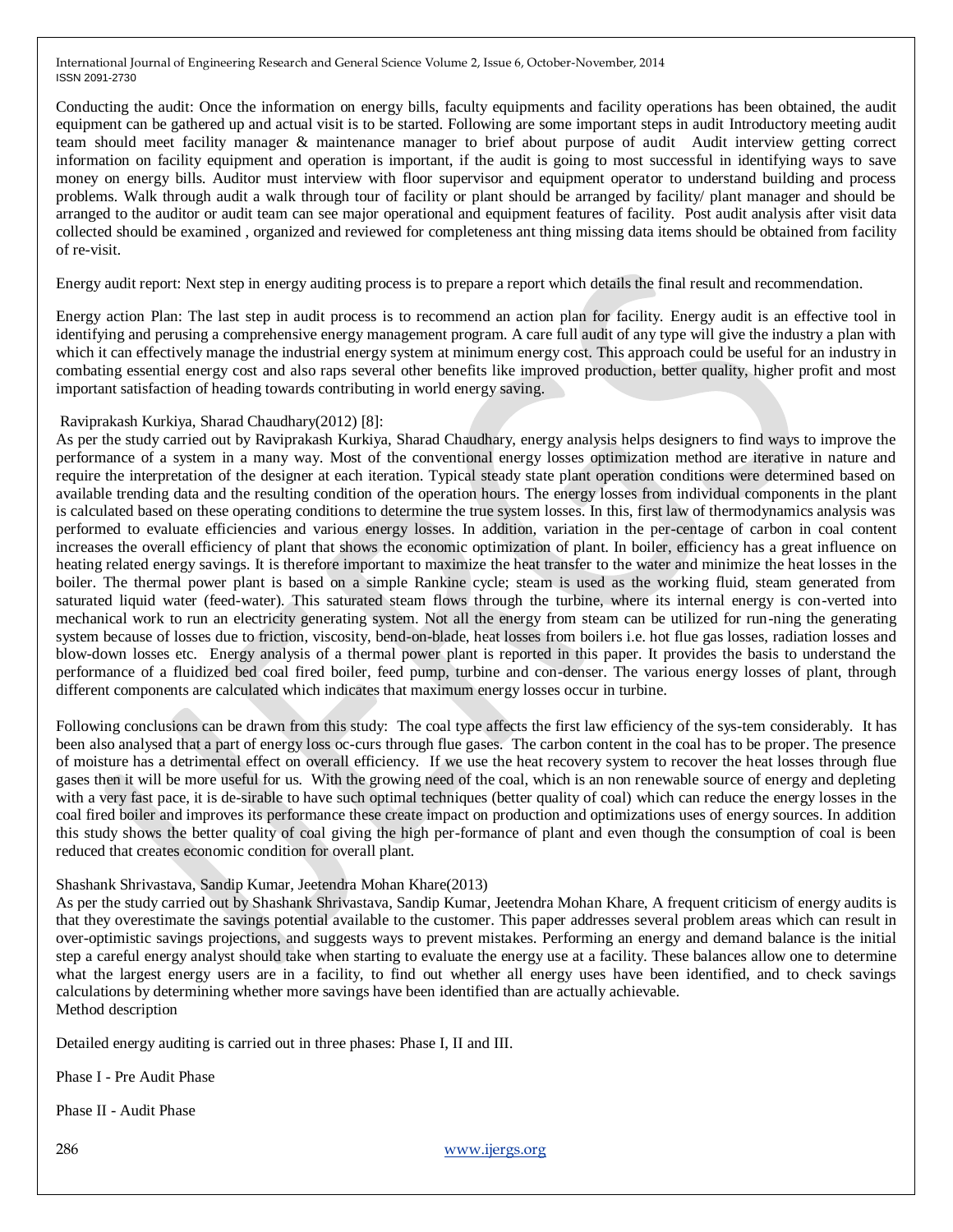Phase III - Post Audit Phase

Industry-to-industry, the methodology of Energy audits needs to be flexible. Following steps are adopted methodology for detailed energy audit

Step 1 : In this step study of process and energy uses are taken from employees, this understanding helps in planning the resources available and time required for conducting energy audit.

Step 2 : In this step importance of energy uses are discussed with the section officers so that awareness could be build this will also help in future cooperation. (Kick off meeting)

Step 3 : In this step collect the plant data and electric bill find out the more energy uses of area, which are using and work properly for different process and collect name plate review and some data use with the help of measurement device.

Step 4 : In this step measurement are taken with the help of portable instrument such as lux meter, techo meter, power analyzer etc. The energy is mainly being use in pumping and other process for purification of water. This data is compare with operating design data and baseline energy use is determined.

Step 5 : In this step calculation of all performance data (standard parameters) involve in the process is prepared and present performance data is compared with baseline data (design). Based on technology availability and compression, recommendations are proposed to save /conserve energy. These recommendations are as investment grade (payback period). Reduction in energy consumption will take place after implement of recommendations.

Step 6 : In this step flow up the methodology & technical advice on the plant than rapid will be concur best result.

Energy auditing is not an exact science, but a number of opportunities are available for improving the accuracy of the recommendations. Techniques which may be appropriate for small-scale energy audits can introduce significant errors into the analyses for large complex facilities. We began by discussing how to perform an energy and demand balance for a company. This balance is an important step in doing an energy use analysis because it provides a check on the accuracy of some of the assumptions necessary to calculate savings potential. We also addressed several problem areas which can result in over-optimistic savings projections, and suggested ways to prevent mistakes. Finally, several areas where additional research, analysis, and data collection are needed were identified. Once this additional information is obtained, we can all produce better and more accurate energy audit results.

### **CONCLUSION**

From the overall literature review it get concluded that there are so many ways to reduce the energy consumption, energy cost reduction etc. which we are getting from energy auditing . Hence there is a need to prefer energy auditing of every plant once in an year. For the research, it is found that it is also possible to do auditing at different load conditions and by comparison we get the actual consumption as well as wastage.

Hence the energy auditing of a boiler at SLCM captive power plant is decided to do for energy and coal wastage.